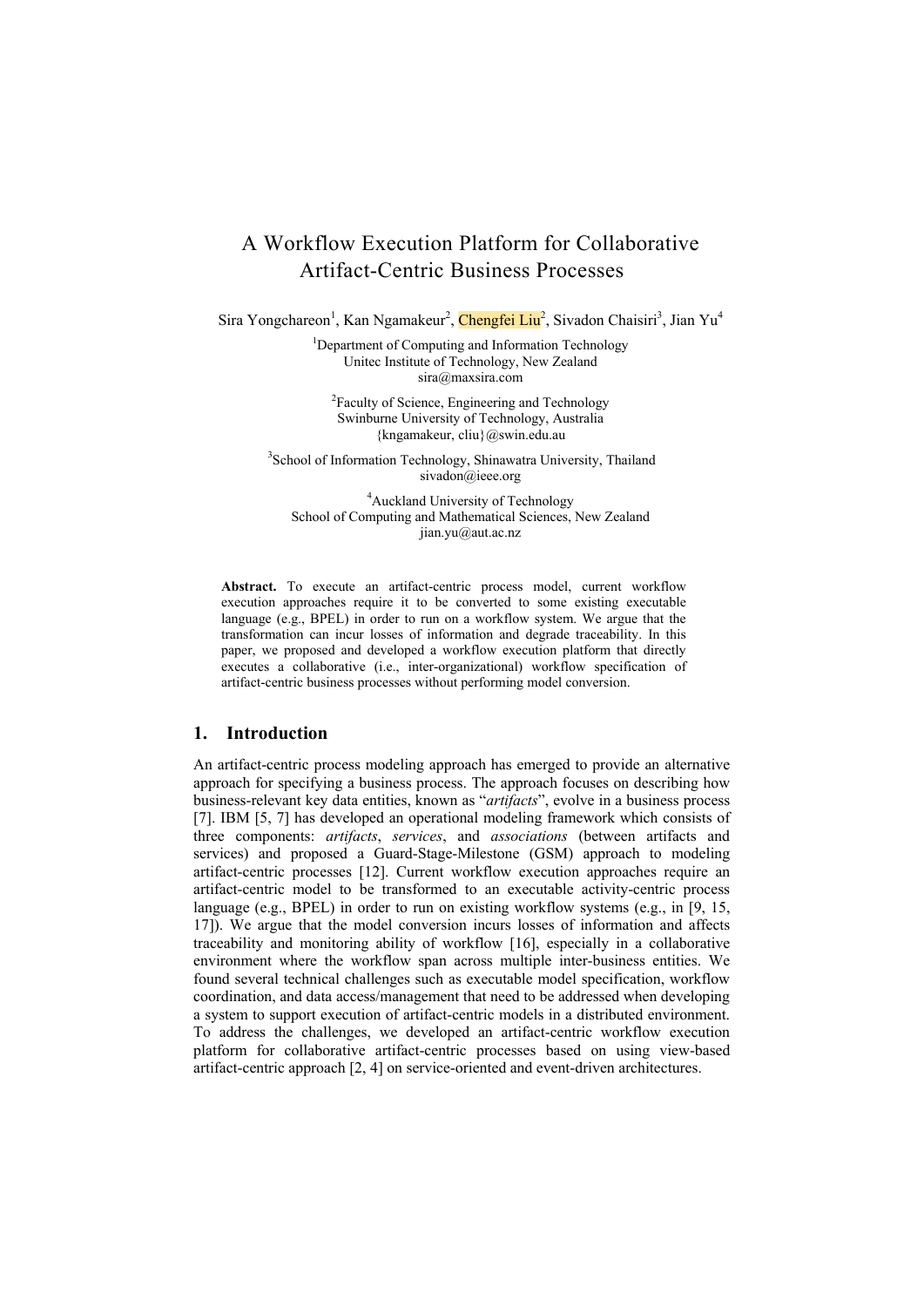#### **2. Artifact-centric Collaboration Execution Framework**

An artifact-centric process model can be constructed using *artifacts*, *their life cycles* and *interaction*s [4]. To achieve goals of a collaborative process, all organizations in the collaboration must develop and agree on a mutual contract for them to progressively operate towards the goals [3]. Here, we model artifact-centric processes by using the *Artifact-Centric Collaboration Model* [2] and the view-based approach presented in [1]. Two types of artifacts are used to model collaboration or the contract: (1) *local artifact* and (2) *shared artifact*. *Local artifacts* are owned and accessed by one organization to support the coordination between its local business processes and the inter-organizational processes. *Shared artifacts* are defined as a contract between participating organizations where it contains business stages to capture progress of the process toward the completion of the collaborative process. We illustrate architecture of our Artifact-Centric Collaboration (ACC) Execution Framework and its platform in Fig. 1 and Fig. 2, respectively.



Fig. 1 Artifact-Centric Collaboration (ACC) Execution framework



Fig. 2 Architecture of workflow execution platform for ACC

The platform utilizes event-driven and service-oriented architectures to design and implement the centralized controller to support distributed execution across organizations based on using a set of shared artifacts and shared business rules to govern interaction between organizations [2, 4, 13]. The platform comprises of an *Artifact-centric collaboration* (*ACC*) system and *local ACP* system(s). The local ACP system is designed to run in each participating organization. The ACP system is extended from the system presented in [8, 16] with a *Shared artifact client manager*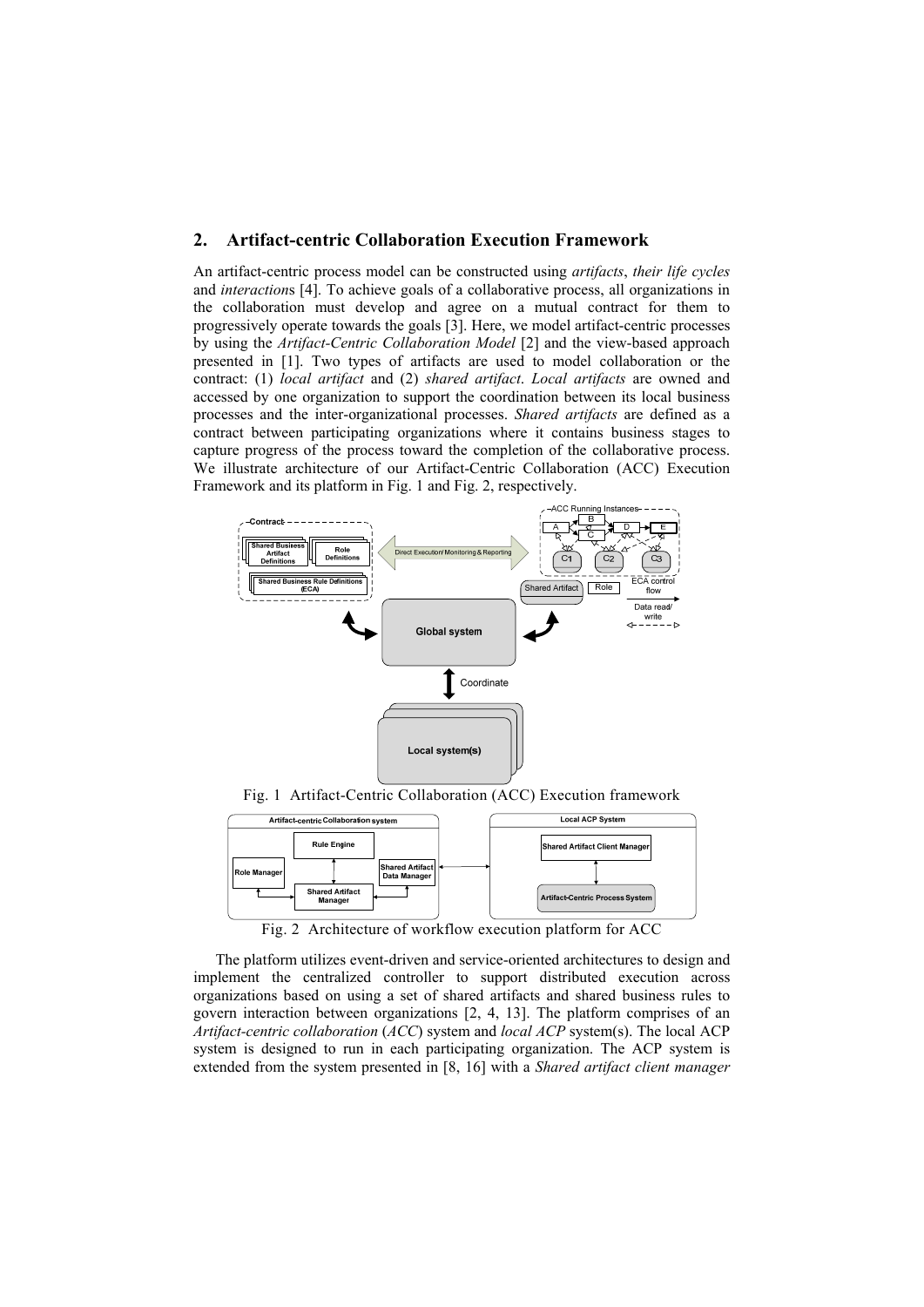to support execution of shared artifacts in a collaboration. The ACC system acts as a central controller and it consists of four components: *shared artifact manager*, *rule engine*, *role manager*, and *shared artifact data manager*. *Shared Artifact Manager* provides management functionality to ensure each contract running in the execution is created, managed and updated correctly. *Rule Engine* is to deliver functionality of rule evaluation. The rule engine serves as a central controller to coordinate internal and external operations of each component in the platform. *Role Manager* is to handle a task that is allocated to each role involved in a particular business process. *Shared Artifact Data Manager* performs a task of updating these shared artifacts. In a local ACP system, *Shared Artifact Client Manager* is designed to address communication between the central controller and local systems. Its main functionality is to receive and pass messages issued by the controller to a local system and also detect status of process execution of the local system and notify the controller regarding completion of a task or a session of the local system in a synchronized manner. A *coordination contract* is implemented in the ACC system for correct and consistent coordination between the global system and all local systems. Our platform is available at [19].

## **3. Related Work Discussion and Conclusion**

This paper proposed a platform for executing collaborative artifact-centric business processes. Cohn and Hull [7] illustrated that IBM has used BELA tool to map an artifact-centric process model into an executable model (e.g., BPEL) that can run on IBM's WebSphere Process Server. Cohn et al. [10] proposed a system called Sienna to support execution of Finite-State-Machine lifecycles for artifacts. Barcelona [18] supports the execution of artifact models with Guard-Stage-Milestone (GSM). Sienna and Barcelona require ACSI Interoperation Hub [6] to support interoperation between enterprises. However, both of their systems are not publicly available at this stage, therefore we are not able test and evaluate them. G. Liu et al [9] proposed an artifactcentric workflow model, namely ArtiFlow, with a technique to translate ArtiFlow to a BPEL specification to run on a BPEL engine. Their prototype was developed and presented in [15, 17]. To support a dynamic runtime modification, Xu et al. [11] developed a hybrid model called EZ-Flow based on the ArtiFlow to gain advantages of both declarative and procedural natures. Compared with our approach, we execute an artifact-centric model without converting the model to an activity-centric model. Moreover, our system can record all running artifacts as specified in the artifactcentric model, therefore tracking can be achieved not only at the process level but also at the artifact level. Marinoiu et al. [14] developed AXART system to manage the updates of Active XML (AXML) models with embedded function/Web service calls. Compared with our work, artifacts, rules, and services are defined as separate components. Thus, those components are less coupled and can be more effectively managed. Russo et al. [20] proposed Data Centric Dynamic Systems to execute datacentric processes. The system uses a business rule engine to control an action that updates the state of data. However, their concept of the life cycle is not incorporated and there is no discussion on execution of inter-organizational processes.

In the future, we will improve our system prototype in several areas, e.g., run-time verification, exception handling, and change management.